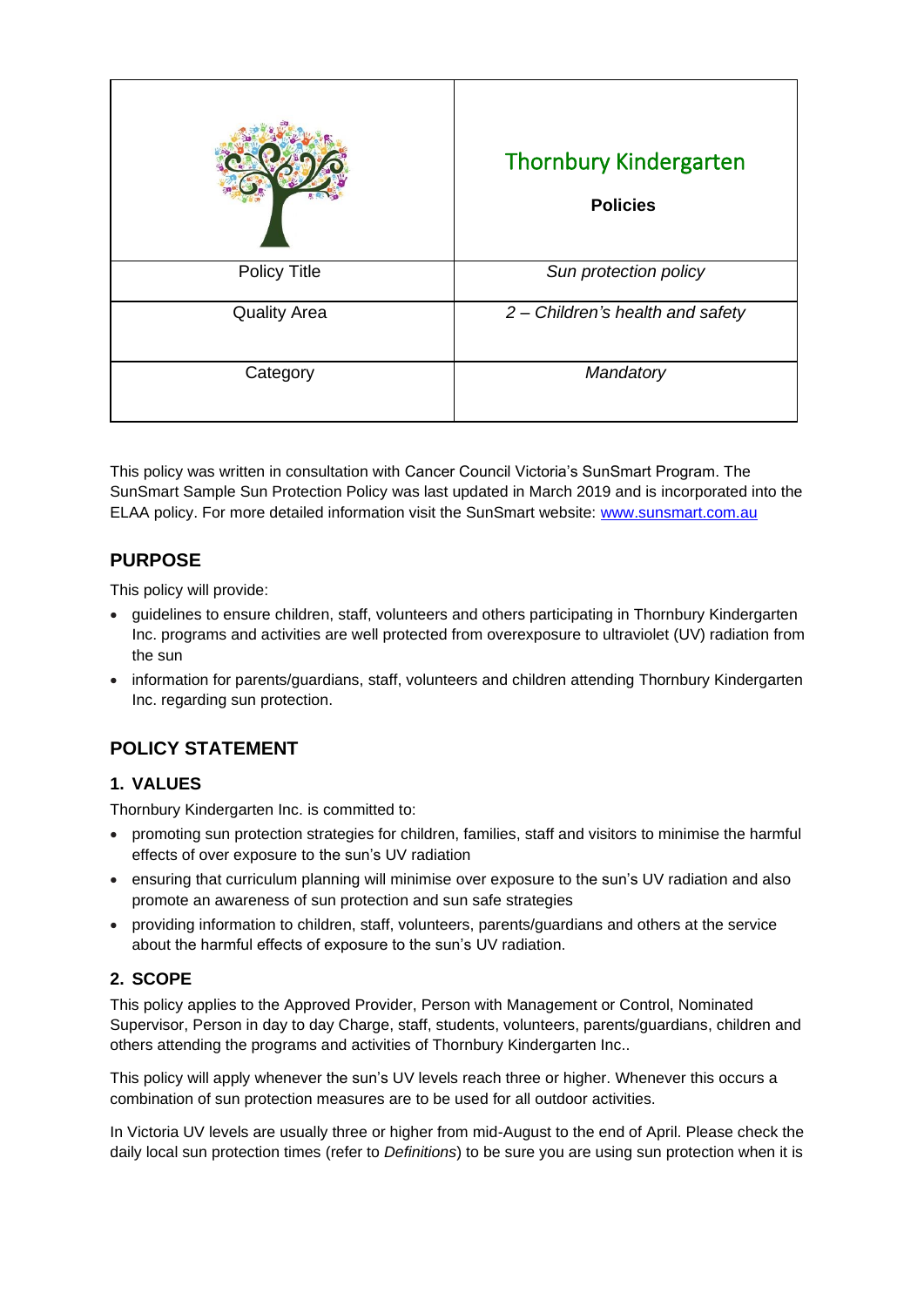required. Active outdoor play is encouraged throughout the day all year, provided appropriate sun protection measures are used when necessary.

### **3. BACKGROUND AND LEGISLATION**

### **Background**

Over exposure to the sun's UV radiation can cause sunburn, skin and eye damage and skin cancer. Australia has one of the highest rates of skin cancer in the world.

Children up to four years of age are particularly vulnerable to UV damage due to lower levels of melanin and a thinner stratum corneum (the outermost layer of skin). UV damage accumulated during childhood and adolescence is associated with an increased risk of skin cancer later in life.

A combination of sun protection measures (hats, clothing, sunscreen, shade and sunglasses) is recommended whenever UV levels are three or higher during daily sun protection times (refer to *Definitions*).

It is a requirement under the Occupational Health and Safety Act 2004 that employers provide a healthy and safe environment for all persons who access the service's facilities and/or programs.

Legislation that governs the operation of approved children's services is based on the health, safety and welfare of the children and requires that children are protected from hazards and harm.

#### **Legislation and standards**

Relevant legislation and standards include but are not limited to:

- *Child Wellbeing and Safety Act 2005* (Vic) (Part 2: Principles for Children)
- *Education and Care Services National Law Act 2010*: Section 167
- *Education and Care Services National Regulations 2011*: including Regulations 100, 101, 113, 114, 168(2)(a)(ii)
- *National Quality Standard,* Quality Area 2: Children's Health and Safety
	- − Standard 2.3: Each child is protected
		- − Element 2.3.2: Every reasonable precaution is taken to protect children from harm and any hazard likely to cause injury
- *Occupational Health and Safety Act 2004*

### **4. DEFINITIONS**

The terms defined in this section relate specifically to this policy. For commonly used terms e.g. Approved Provider, Nominated Supervisor, Regulatory Authority etc. refer to the *General Definitions* section of this PolicyWorks manual provided in each foyer.

**Clothing for sun protection:** Clothing that is loose-fitting, made from cool, densely woven fabric and covers as much skin as possible: tops with elbow-length sleeves and, if possible, collars and kneelength or longer shorts and skirts. Singlet tops and shoestring tops/dresses do not provide adequate protection in the sun.

**Daily sun protection times:** Times when it is estimated that the sun's UV radiation will be three or higher. Information about the daily sun protection times is available in the weather section of the daily newspaper, on the SunSmart website at: [www.sunsmart.com.au,](http://www.sunsmart.com.au/) at myuv.com.au, as a free SunSmart app and as a free widget that can be added to websites.

**Shade:** An area sheltered from direct and indirect sun, such as a large tree, canopy, verandah or artificial cover. Shade can be built, natural or temporary and can reduce overall exposure to the sun's UV by 75%. When combined with appropriate clothing, hats and sunscreen, children can be well protected from UV over exposure when outdoors. Research shows that preschool environments with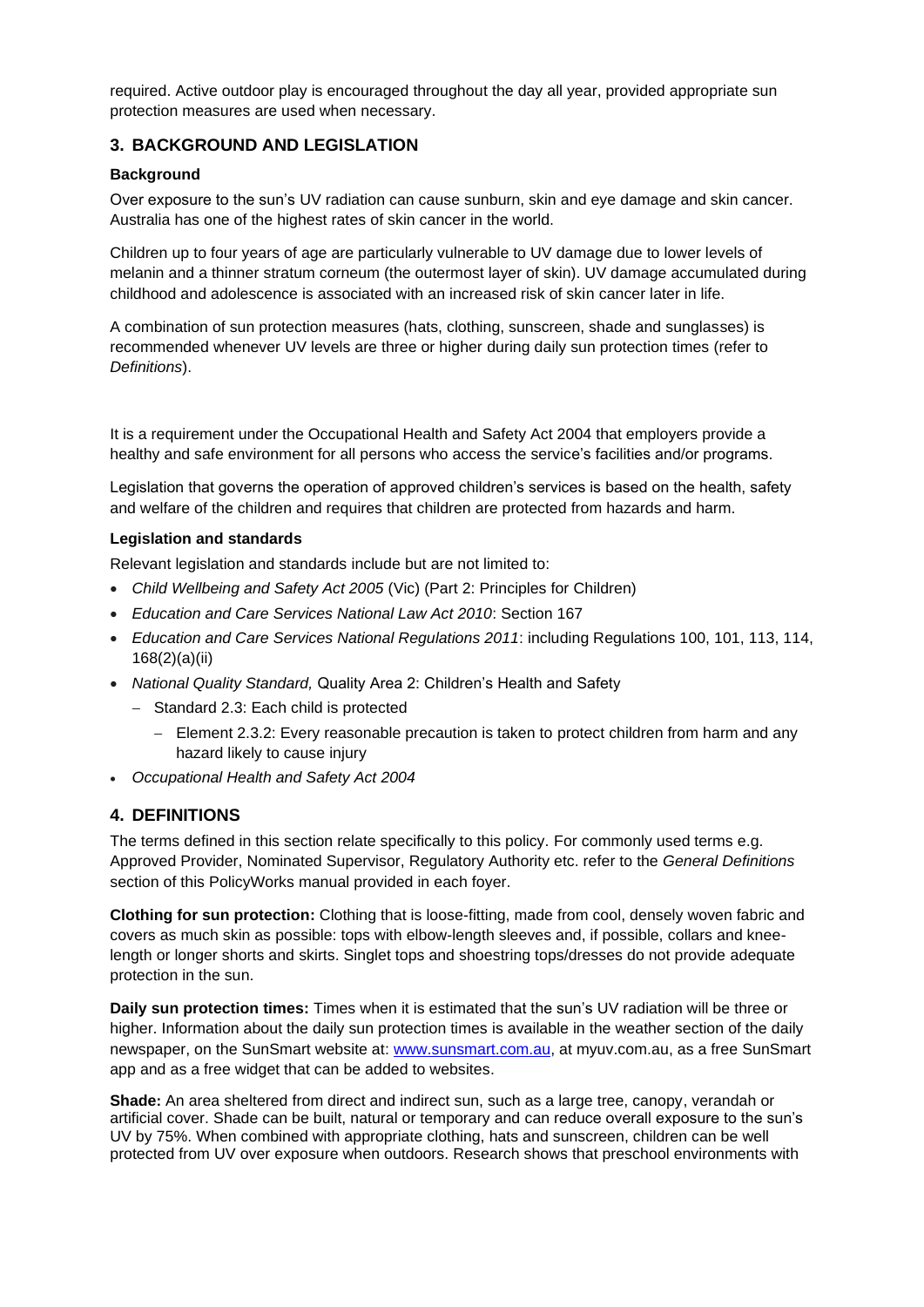trees, shrubbery, and broken ground not only provides better sun protection in outdoor play but also triggers more physical activity.

**Sunhat:** SunSmart recommends broad-brimmed, legionnaire or bucket-style hats that shade the face, neck and ears. Baseball caps and visors offer little protection to the cheeks, ears and neck, and are not recommended.

**Sunglasses:** Sunglasses are optional. If worn, it is recommended that glasses are a close fitting, wrap-around style that meet the Australian Standard 1067 (Sunglasses: Category 2, 3 or 4) and cover as much of the eye area as possible. Wearing a hat with a brim that shades the eyes can also reduce UV radiation to the eyes by 50%.

**Sunscreen:** SPF 30 (or higher) broad-spectrum, water-resistant sunscreen. Sunscreen should be reapplied every two hours, even when labelled 4 hours water resistance. Monitor the expiry date and store in a cool, dry place. From 3 years of age, children are encouraged to apply their own sunscreen under supervision of staff to help develop independent skills ready for school.

**SunSmart:** The name of the program conducted by Cancer Council to help prevent skin cancer: [www.sunsmart.com.au](http://www.sunsmart.com.au/)

### **5. SOURCES AND RELATED POLICIES**

#### **Sources**

- AS/NZS 4685.0:2017, Playground equipment and surfacing Development, installation, inspection, maintenance and operation.*6.2.1 General considerations, 6.3.9 Shade and sun protection, Appendix A Shade and sun protection*
- Safe Work Australia: Guidance Note [Sun protection for outdoor workers](https://www.worksafe.vic.gov.au/__data/assets/pdf_file/0012/198687/WorkSafe_WSV17410108.16_FactSheet_final.pdf) (2016)
- Cancer Council Australia: [www.cancer.org.au/sunsmart](http://www.cancer.org.au/sunsmart)
- Get Up & Grow: Healthy eating and physical activity for early childhood. Department of Health resources. Particularly Section 2 of the Director/Coordinator Book and the Staff Book: [http://www.health.gov.au/internet/main/publishing.nsf/Content/phd-early-childhood-nutrition](http://www.health.gov.au/internet/main/publishing.nsf/Content/phd-early-childhood-nutrition-resources)[resources](http://www.health.gov.au/internet/main/publishing.nsf/Content/phd-early-childhood-nutrition-resources)
- SunSmart: [www.sunsmart.com.au](http://www.sunsmart.com.au/)
- Victorian Institute of Teaching (VIT) [The Victorian Teaching Profession Code of Conduct](http://www.vit.vic.edu.au/__data/assets/pdf_file/0018/35604/Code-of-Conduct-2016.pdf) Principle 3.2
- [Australian Professional Standards for Teachers](http://www.vit.vic.edu.au/__data/assets/pdf_file/0005/38678/Opportunities-for-demonstrating-the-APST-through-Inquiry-approach.pdf) (APST) Standard 4.4 and 7.2
- ARPANSA [Radiation Protection Standard for Occupational Exposure to Ultraviolet Radiation](http://www.arpansa.gov.au/pubs/rps/rps12.pdf) (2006)
- Belonging, Being and Becoming [The Early Years Learning Framework](https://www.education.gov.au/early-years-learning-framework) (July 2009)
- [Victorian Early Years Learning and Development Framework](http://www.education.vic.gov.au/childhood/providers/edcare/pages/veyladf.aspx?Redirect=1) (VEYLDF) (May 2016)
- Victorian School Building Authority [Building Quality Standards Handbook](https://www.education.vic.gov.au/Documents/school/principals/infrastructure/BuildingQualStandHdbk%202018.pdf) (BQSH): Section 5.1.4 Shade Areas (2018)
- AS 4174:2018 Knitted and woven shade fabrics
- AS/NZS 1067.1:2016, Eye and face protection Sunglasses and fashion spectacles
- AS/NZS 4399:2017, Sun protective clothing Evaluation and classification
- AS/NZS 2604:2012 Sunscreen products Evaluation and classification
- Australian Government Therapeutics Goods Administration (TGA) Australian regulatory guidelines for sunscreens: 4. Labelling and advertising – [directions for use of the product](https://www.tga.gov.au/book/4-labelling-and-advertising)

#### **Service policies**

- *Excursions and Service Events Policy*
- *Nutrition and Active Play Policy*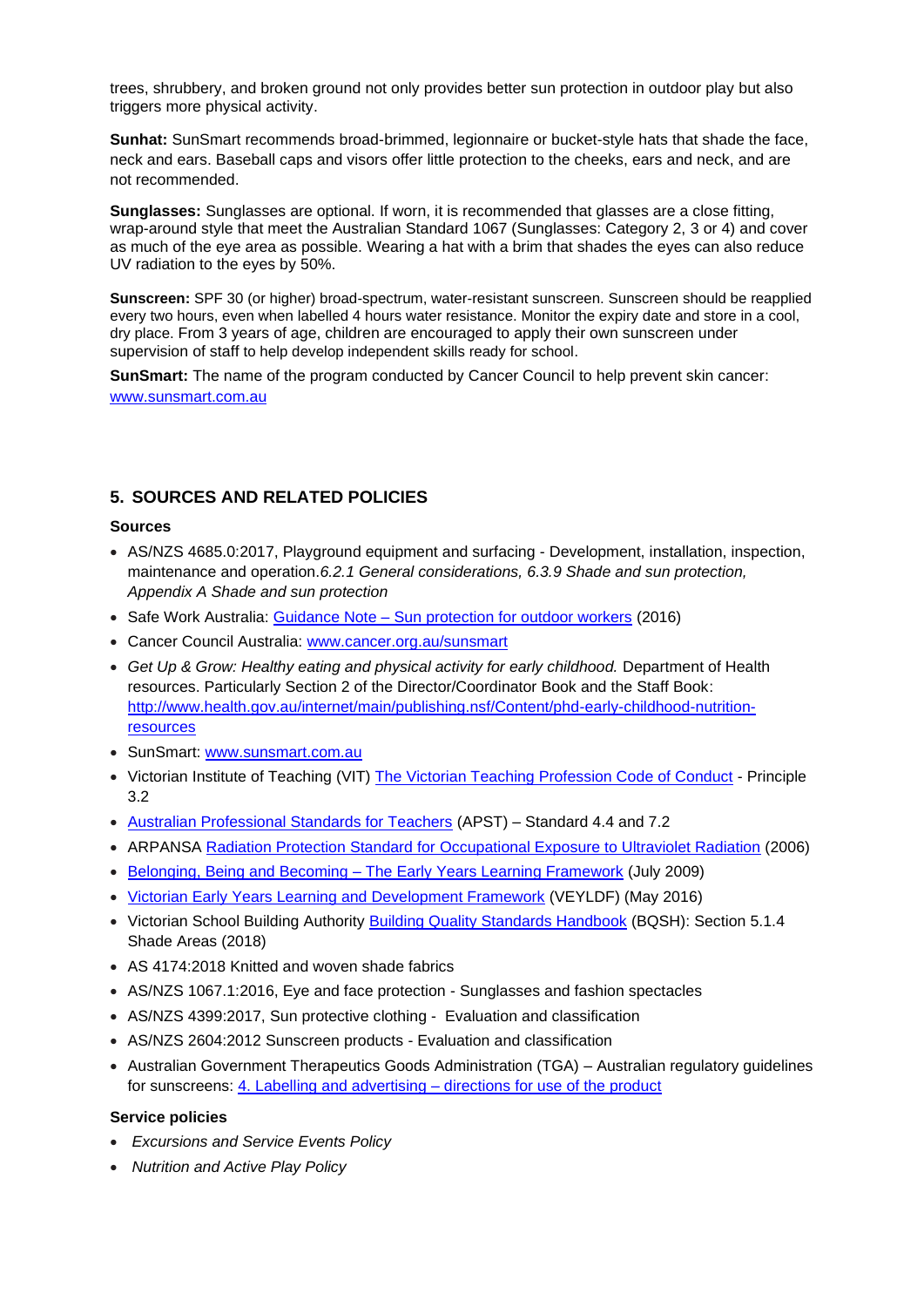- *Occupational Health and Safety Policy*
- *Supervision of Children Policy*

# **RESPONSIBILITIES**

### **The Approved Provider and Person with Management or Control is responsible for:**

- meeting the standards and requirements of the SunSmart early childhood program
- ensuring that this policy is up to date with current SunSmart recommendations: [www.sunsmart.com.au](http://www.sunsmart.com.au/)
- ensuring parents/guardians are informed about the *Sun Protection Policy* on enrolment, including the need to provide an appropriate sunhat and clothing for sun protection (refer to *Definitions*) for their child when attending the service
- providing a supply of sunscreen for use on all persons to whom this policy applies
- ensuring parents/guardians provide an authority for staff to apply sunscreen prior to their child commencing at the service (Attachment 1) and that this is stored with each child's enrolment record (refer to *General Definitions*)
- ensuring children wear appropriate sunhats, clothing for sun protection and sunscreen when attending the service
- providing appropriate spare sunhats for children and adults that will be laundered after each use
- ensuring there is adequate shade in the service grounds to protect children from over exposure to UV radiation (Regulation 114)
- ensuring that program planning includes the application of a combination of sun protection measures for outdoor activities during the times specified in the *Scope* of this policy
- ensuring that the availability of shade is considered in a risk assessment prior to conducting excursions and other outdoor events (Regulations 100, 101)
- ensuring that information on sun protection is incorporated into the educational program (refer to the SunSmart website)
- ensuring all staff, children and other participants at the service wear sunhats, clothing for sun protection and sunglasses (optional) when outside, apply sunscreen and seek shade during the times specified in the *Scope* of this policy
- ensuring all staff are aware of the special needs of infants. Babies under 12 months should not be exposed to direct sun. They should remain in full shade and always be well-protected through the use of hats and cool, covering clothing when outside. With parental consent small amounts of a suitable SPF30 (or higher) broad-spectrum water-resistant sunscreen may be applied to babies over 6 months
- reinforcing this policy by providing information on sun protection (available on the SunSmart website) to service users via newsletters, noticeboards, meetings and websites etc.

### **The Nominated Supervisor, Person in day to day charge and early childhood teachers are responsible for:**

- ensuring parents/guardians are informed of the *Sun Protection Policy* on enrolment, including the need to provide an appropriate sunhat and clothing for sun protection (refer to *Definitions*) for their child when attending the service
- obtaining a parent's/guardian's authority for staff to apply sunscreen prior to their child commencing at the service (Attachment 1) and storing this with each child's enrolment record (refer to *General Definitions*)
- ensuring program planning includes the application of a combination of sun protection measures for outdoor activities during the times specified in the *Scope* of this policy
- ensuring educators and staff are aware of the special needs of infants. Babies under 12 months should not be exposed to direct sun. They should remain in full shade and always be well-protected through the use of hats and cool, covering clothing when outside. With parental consent small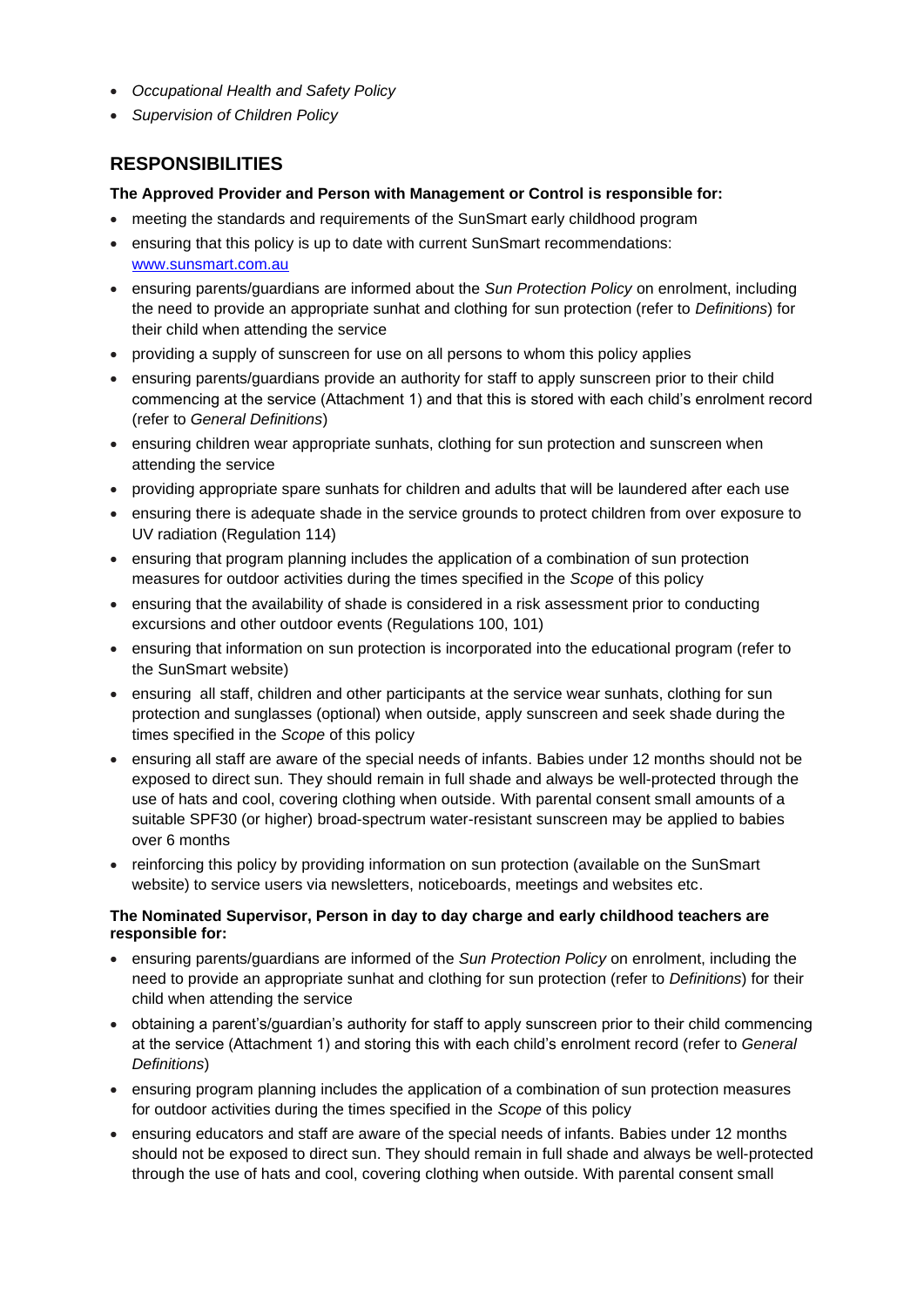amounts of a suitable SPF30 (or higher) broad-spectrum water-resistant sunscreen may be applied to babies over 6 months.

- ensuring the sun protection times on the SunSmart website or the SunSmart app are accessed daily to assist with the implementation of this policy
- ensuring information on sun protection is incorporated into the educational program (refer to the SunSmart website)
- ensuring that the availability of shade is considered in a risk assessment prior to conducting excursions and other outdoor events (Regulations 100, 101).

#### **All educators are responsible for:**

- accessing the daily sun protection times on the SunSmart or MyUV websites or the SunSmart app to assist with the implementation of this policy
- wearing sunhats, clothing for sun protection (refer to *Definitions*) and sunglasses (optional) when outside, applying sunscreen and seeking shade during the times specified in the *Scope* of this policy
- ensuring each child, and any other participant at the service, wears an appropriate sunhat, clothing for sun protection and sunscreen for all outdoor activities during the times specified in the *Scope* of this policy
- keeping babies under 12 months out of direct sun whenever UV levels are three or higher
- checking that all sunhats brought to the service meet the SunSmart recommendation for adequate protection, are named and stored individually
- ensuring spare sunhats are laundered after each use
- applying sunscreen (refer to *Definitions*) to children's exposed skin except in cases where parents/guardians have not given authority. Where possible this should be done 20 minutes before going outdoors. Children, where appropriate, will be encouraged to apply sunscreen with the assistance of an educator (sunscreen is to be reapplied every two hours)
- storing sunscreen in a cool place and monitoring the expiry date including for sunscreen supplied by parents/guardians
- ensuring that children without appropriate sunhats or clothing for sun protection play in the shade or in a suitable area protected from the sun
- encouraging children to seek shade when playing outside and utilise shaded areas for outdoor equipment that is not fixed during the times specified in the *Scope* of this policy
- encouraging children to wear sunhats when travelling to and from the service
- ensuring that sun protection strategies are a priority when planning excursions
- co-operating with their employer with respect to any action taken by the employer to comply with the *Occupational Health and Safety Act 2004*.

#### **Parents/guardians are responsible for:**

- providing a named, SunSmart approved sunhat (refer to *Definitions*) for their child's use at the service
- applying sunscreen to their child before the commencement of each session during the times specified in the *Scope* of this policy
- providing written authority for staff to apply sunscreen to their child
- providing, at their own expense, an alternative sunscreen to be left at the service if their child has a particular sensitivity to the sunscreen provided by the service
- wearing a sunhat, clothing for sun protection (refer to *Definitions*) and sunglasses (optional) when outside at the service, applying sunscreen and seeking shade during the times specified in the *Scope* of this policy.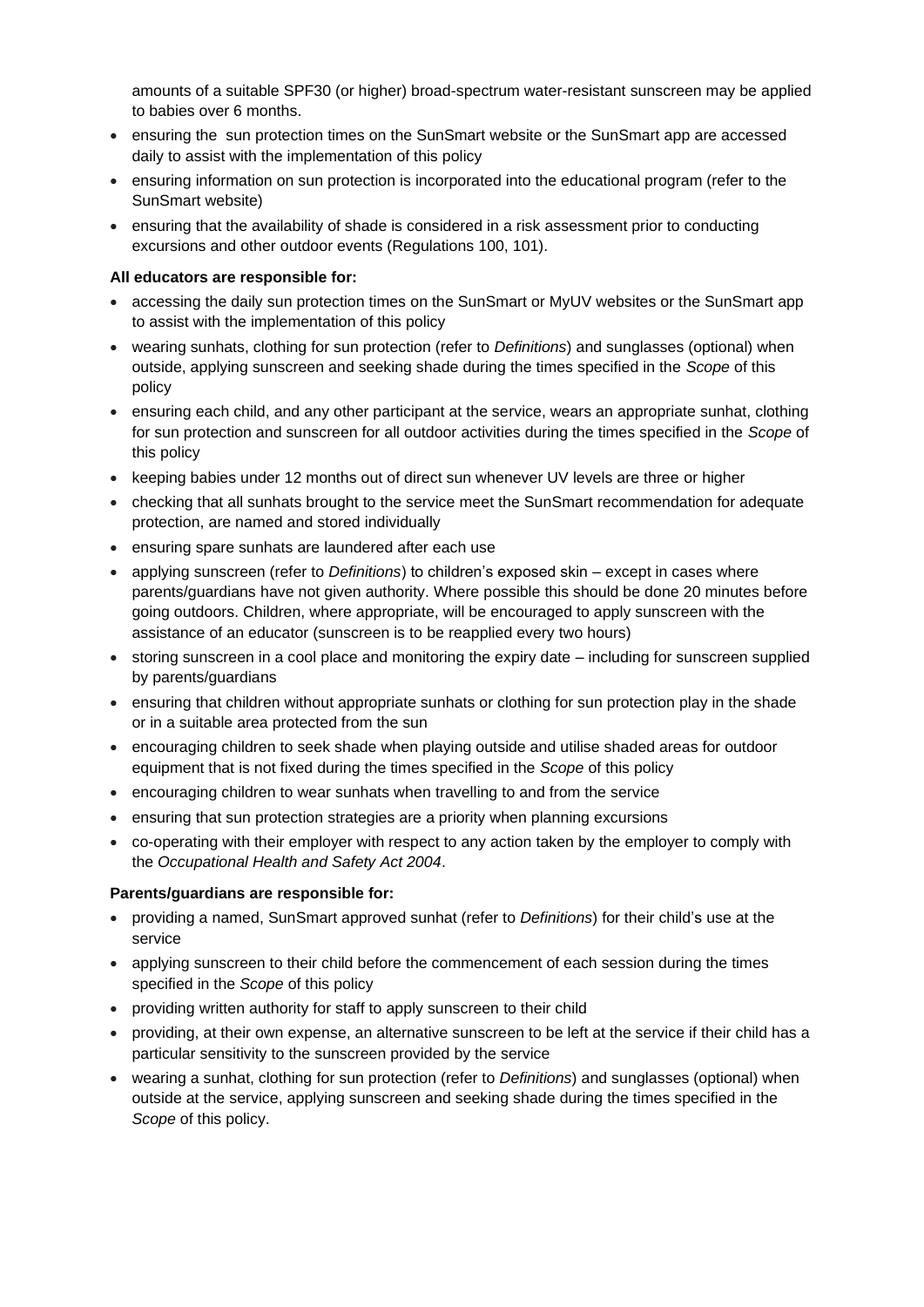**Volunteers and students, while at the service, are responsible for following this policy and its procedures.**

# **EVALUATION**

In order to assess whether the values and purposes of the policy have been achieved, the Approved Provider and Person with Management or Control will:

- regularly seek feedback from educators, staff, parents/guardians, children, management and all affected by the policy regarding its effectiveness
- monitor the implementation, compliance, complaints and incidents in relation to this policy
- keep the policy up to date with current legislation, research, policy and best practice
- revise the policy and procedures as part of the service's policy review cycle, or as required
- notify parents/guardians at least 14 days before making any change to this policy or its procedures.

# **ATTACHMENTS**

• Attachment 1: Authority for staff to administer sunscreen

## **AUTHORISATION**

This policy was adopted by the Approved Provider of Thornbury Kindergarten Inc. on 17<sup>th</sup> April 2018

# **REVIEW DATE:** 16TH APRIL 2021

## **ACKNOWLEDGEMENTS**

This policy has been reviewed and approved by Cancer Council Victoria on July 2019.